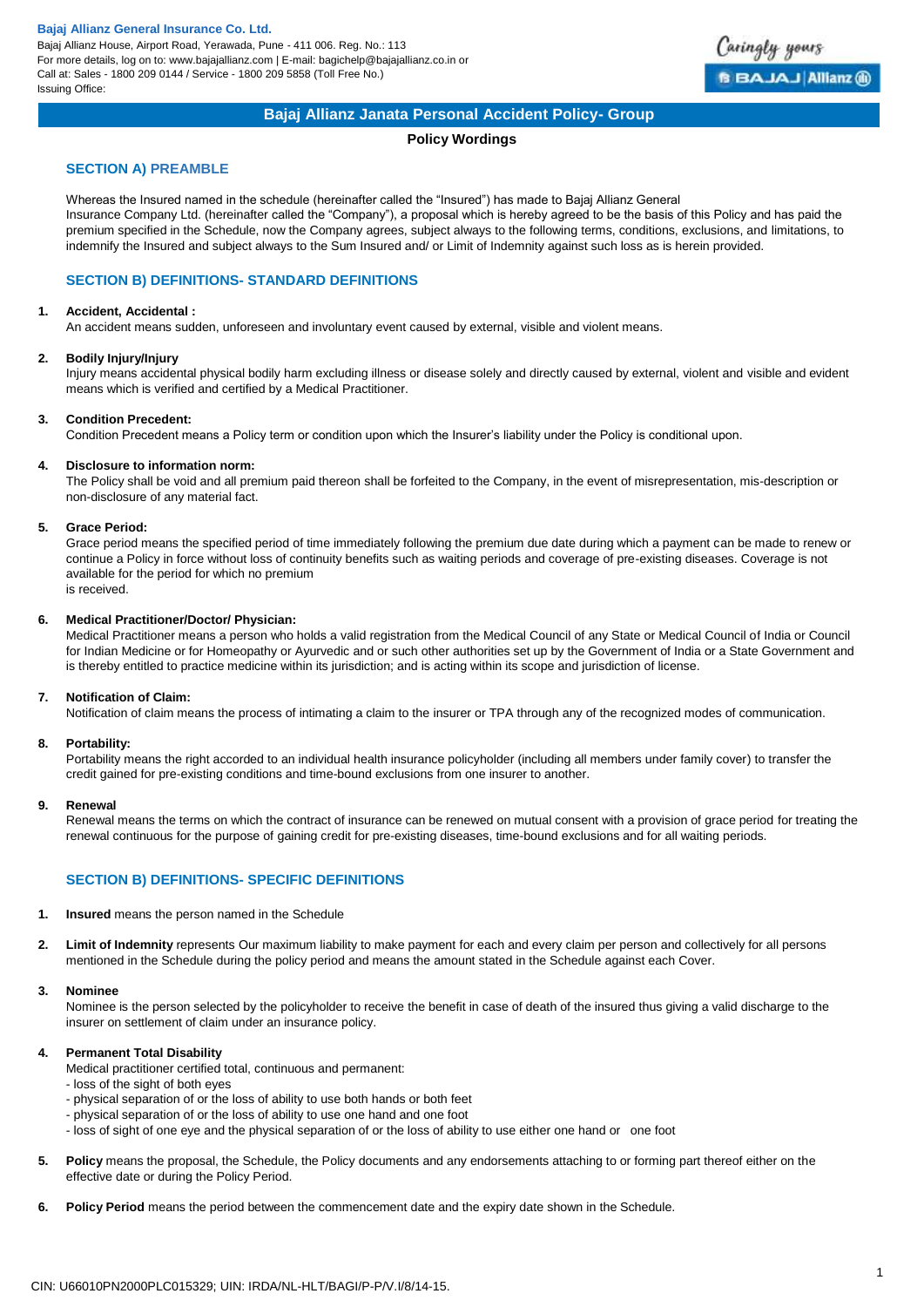Bajaj Allianz House, Airport Road, Yerawada, Pune - 411 006. Reg. No.: 113 For more details, log on to: www.bajajallianz.com | E-mail: bagichelp@bajajallianz.co.in or Call at: Sales - 1800 209 0144 / Service - 1800 209 5858 (Toll Free No.) Issuing Office:



# **Bajaj Allianz Janata Personal Accident Policy- Group**

- **7. Schedule** means the Schedule attached to and forming part of this Policy.
- **8. Sum Assured** means the amount stated in the table of benefits in the policy schedule as the total sum insured or limited to the specific insurance details in any section of this policy. The Sum Insured shall be subject at all times to the terms and conditions of the Policy, including but not limited to the exclusions and any additional limitations noted in the wording of each section. The total sum insured is a sublimit of liability. It is a part of, and not in addition to the accumulation limit stated in the schedule, if any. It further reduces, and does not increase, the accumulation limit as stated in the schedule.
- **9. You, Your, Yourself/ Your Family** named in the schedule means the person or persons that We insure as set out in the Schedule.
- **10. We, Our, Ours, Us** means the Bajaj Allianz General Insurance Company Limited.

# **SECTION C) COVERAGE**

#### **SCOPE OF COVER**

On the happening of any insured event as provided for hereunder arising during the Policy Period and notified as prescribed, the Company will make payment as but only up to the Sum Insured or Limit of Indemnity as specified in the Schedule against each Section or each sub-limit of the Sum Insured or the Limit of Indemnity, as the case may be.

If the Insured person shall sustain any Bodily Injury resulting solely and directly from Accident caused by outward, violent and visible means, then the company shall pay to the Insured the sum or sums hereinafter set forth that is to say:

- **a. Death:** The Company will pay 100% of the Sum Assured stated in the policy schedule in the event of Accidental Bodily Injury causing the Insured's death within 12 months of the Accidental Bodily Injury being sustained
- **b. Permanent Total Disability:** In the event of Accidental Bodily Injury causing the Insured's Permanent Total Disability within 12 months of the Accidental Bodily Injury being sustained, the Company will pay 100% of the Sum Assured stated in the policy schedule
- **c. Total Irrecoverable loss of sight in one eye or loss of use of one hand or foot:** In the event of Accidental Bodily Injury causing the total and irrecoverable loss of sight of one eye, or total and irrecoverable loss of use of a hand or a foot, the Company will pay 50% of the Sum Insured stated in the policy schedule

It is also hereby further expressly agreed and declared that upon payment of claim under the benefit, the Total Sum Insured shall stand reduced by the amount paid under the said claim.

# **SECTION D) EXCLUSIONS - STANDARD EXCLUSIONS**

No indemnity is available hereunder and no payment will be made by the Company for any claim directly or indirectly caused by, based on, arising out of or howsoever attributable to any of the following:

- 1. Maternity (Excl 18) :
- a. Medical Treatment Expenses traceable to childbirth (including complicated deliveries and caesarean sections incurred during hospitalization) except ectopic pregnancy.
- b. Expenses towards miscarriage (unless due to an accident) and lawful medical termination of pregnancy during the policy period.

# **SECTION D) EXCLUSIONS – SPECIFIC EXCLUSIONS**

No indemnity is available hereunder and no payment will be made by the Company for any claim directly or indirectly caused by, based on, arising out of or howsoever attributable to any of the following:

- 1. Accidental Bodily Injury that You meet with:
- a) Through suicide, attempted suicide or self inflicted injury or illness.
- b) While under the influence of liquor or drugs.
- c) Arising or resulting from the insured person(s) committing any breach of law with criminal intent.<br>d) Whilst engaging in aviation or ballooning whilst mounting into dismounting from or travelling in
- Whilst engaging in aviation or ballooning, whilst mounting into, dismounting from or travelling in any balloon or aircraft other than as a passenger (fare paying or otherwise) in any duly licensed standard type of aircraft anywhere in the world.
- e) Whilst participating as the driver, co-driver or passenger of a motor vehicle during motor racing or trial runs.
- f) As a result of any curative treatments or interventions that you carry out or have carried out on your body.
- g) Arising out of your participation in any naval, military or air force operations whether in the form of military
- exercises or war games or actual engagement with the enemy, whether foreign or domestic.
- 2. Your consequential losses of any kind or your actual or alleged legal liability.
- 3. Any existing disability.
- 4. HIV (Human Immunodeficiency Virus) and/or any HIV related illness including AIDS (Acquired Immune Deficiency Syndrome) and/or mutant derivatives or variations thereof however caused.
- 5. War (whether declared or not), civil war, invasion, act of foreign enemies, rebellion, revolution, insurrection, mutiny, military or usurped power, seizure, capture, arrest, restraint or detainment, confiscation or nationalisation or requisition of or damage by or under the order of any government or public local authority.
- 6. Nuclear energy, radiation.

# **SECTION E) CONDITIONS - STANDARD GENERAL TERMS AND CLAUSES**

# **1. Disclosure of information**

The policy shall be void and all premium paid thereon shall be forfeited to the Company in the event of misrepresentation, mis description or non-disclosure of any material fact by the policyholder.

(Explanation: "Material facts" for the purpose of this policy shall mean all relevant information sought by the company in the proposal form and other connected documents to enable it to take informed decision in the context of underwriting the risk)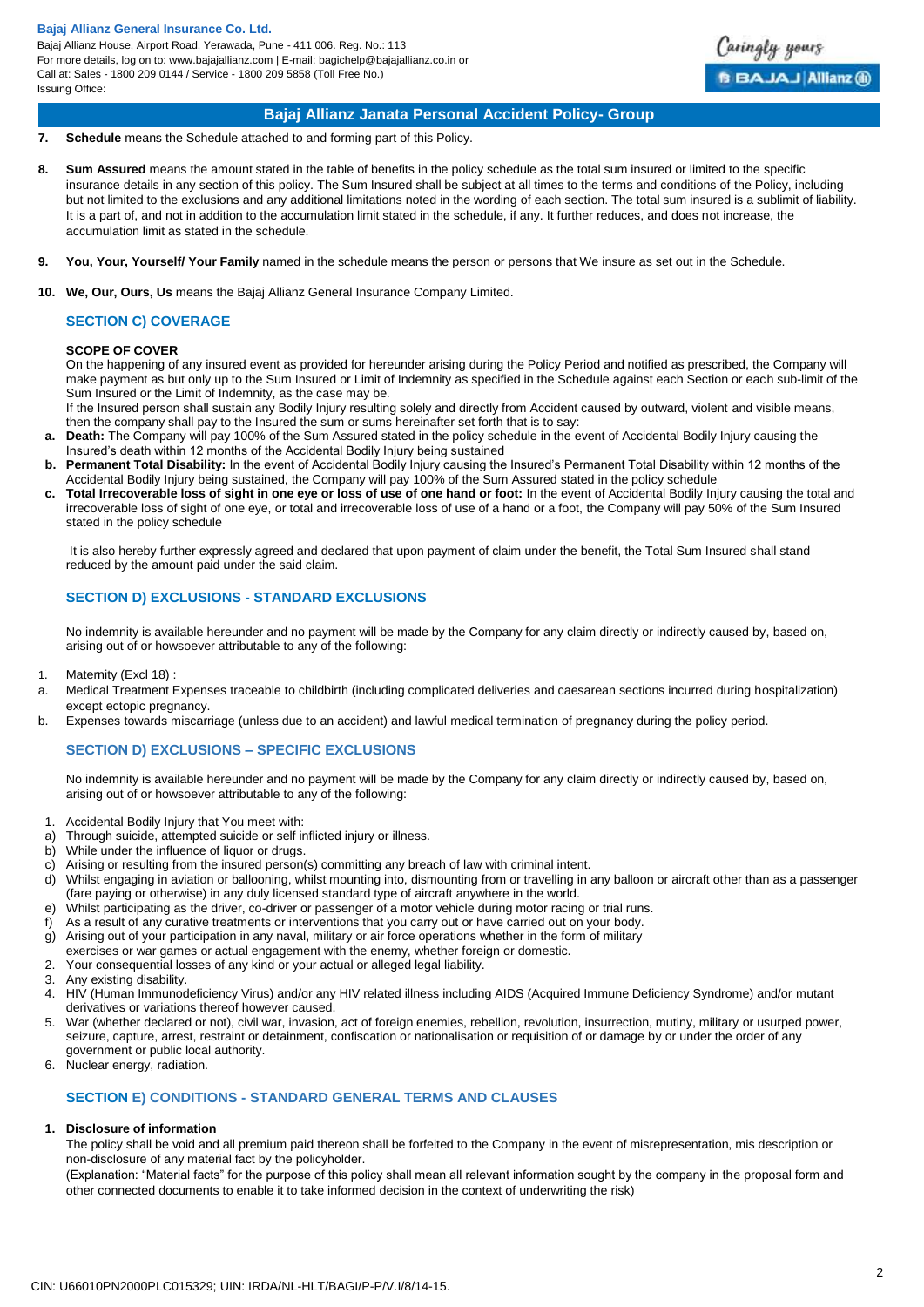Bajaj Allianz House, Airport Road, Yerawada, Pune - 411 006. Reg. No.: 113 For more details, log on to: www.bajajallianz.com | E-mail: bagichelp@bajajallianz.co.in or Call at: Sales - 1800 209 0144 / Service - 1800 209 5858 (Toll Free No.) Issuing Office:



Caringly yours

**BBAJAJ Allianz @** 

#### **2. Condition Precedent to Admission of Liability**

The terms and conditions of the policy must be fulfilled by the Insured Person for the Company to make any payment for claim(s) arising under the policy

#### **3. Claim Settlement. (provision for Penal interest)**

- i. The Company shall settle or reject a claim, as the case may be, within 30 days from the date of receipt of last necessary document.
- ii. ln the case of delay in the payment of a claim, the Company shall be liable to pay interest to the policyholder from the date of receipt of last necessary document to the date of payment of claim at a rate 2% above the bank rate.
- iii. However, where the circumstances of a claim warrant an investigation in the opinion of the Company, it shall initiate and complete such investigation at the earliest, in any case not later than 30 days from the date of receipt of last necessary document- ln such cases, the Company shall settle or reject the claim within 45 days from the date of receipt of last necessary document.
- iv. ln case of delay beyond stipulated 45 days, the Company shall be liable to pay interest to the policyholder at a rate 2% above the bank rate from the date of receipt of last necessary document to the date of payment of claim.

(Explanation: "Bank rate" shall mean the rate fixed by the Reserve Bank of India (RBI) at the beginning of the financial year in which claim has fallen due)

#### **4. Renewal of Policy**

The policy shall ordinarily be renewable except on grounds of fraud, misrepresentation by the insured person.

- i. The Company shall endeavor to give notice for renewal. However, the Company is not under obligation to give any notice for renewal.
- ii. Renewal shall not be denied on the ground that the insured person had made a claim or claims in the preceding policy years.
- iii. Request for renewal along with requisite premium shall be received by the Company before the end of the policy period.
- iv. At the end of the policy period, the policy shall terminate and can be renewed within the Grace Period of 30 days to maintain continuity of benefits without break in policy. Coverage is not available during the grace period.
- v. No loading shall apply on renewals based on individual claims experience

# **5. Possibility of Revision of Terms of the Policy lncluding the Premium Rates:**

The Company, with prior approval of lRDAl, may revise or modify the terms of the policy including the premium rates. The insured person shall be notified three months before the changes are effected.

### **6. Withdrawal of Policy**

- i. ln the likelihood of this product being withdrawn in future, the Company will intimate the insured person about the same 90 days prior to expiry of the policy.
- ii. lnsured Person will have the option to migrate to similar health insurance product available with the Company at the time of renewal with all the accrued continuity benefits such as cumulative bonus, waiver of waiting period. as per IRDAI guidelines, provided the policy has been maintained without a break.

# **7. Free Look Period**

The Free Look Period shall be applicable on new individual health insurance policies and not on renewals or at the time of porting/migrating the policy.

The insured person shall be allowed free look period of fifteen days from date of receipt of the policy document to review the terms and conditions of the policy, and to return the same if not acceptable.

lf the insured has not made any claim during the Free Look Period, the insured shall be entitled to

- i. a refund of the premium paid less any expenses incurred by the Company on medical examination of the insured person and the stamp duty charges or
- ii. where the risk has already commenced and the option of return of the policy is exercised by the insured person, a deduction towards the proportionate risk premium for period of cover or
- iii. where only a part of the insurance coverage has commenced, such proportionate premium commensurate with the insurance coverage during such period

#### **8. Fraud**

- i. If any claim made by the Insured beneficiary, is in any respect fraudulent, or if any false statement, or declaration is made or used in support thereof, or if any fraudulent means or devices are used by the Insured beneficiary or anyone acting on his/her behalf to obtain any benefit under this policy, all benefits under this policy and the premium paid shall be forfeited.
- ii. Any amount already paid against claims made under this policy but which are found fraudulent later shall be repaid by all
- recipient(s)/policyholder(s), who has made that particular claim, who shall be jointly and severally liable for such repayment to the insurer. iii. For the purpose of this clause, the expression "fraud" means any of the following acts committed by the Insured beneficiary or by his agent or
- the hospital/ doctor/any other party acting on behalf of the Insured beneficiary, with intent to deceive the insurer or to induce the insurer to issue an insurance policy:
- a) the suggestion, as a fact of that which is not true and which the Insured beneficiary does not believe to be true;
- b) the active concealment of a fact by the Insured beneficiary having knowledge or belief of the fact;
- c) any other act fitted to deceive; and
- d) any such actor omission as the law specially declares to be fraudulent

The Company shall not repudiate the claim and / or forfeit the policy benefits on the ground of Fraud, if the Insured beneficiary / beneficiary can prove that the misstatement was true to the best of his knowledge and there was no deliberate intention to suppress the fact or that such misstatement of or suppression of material fact are within the knowledge of the insurer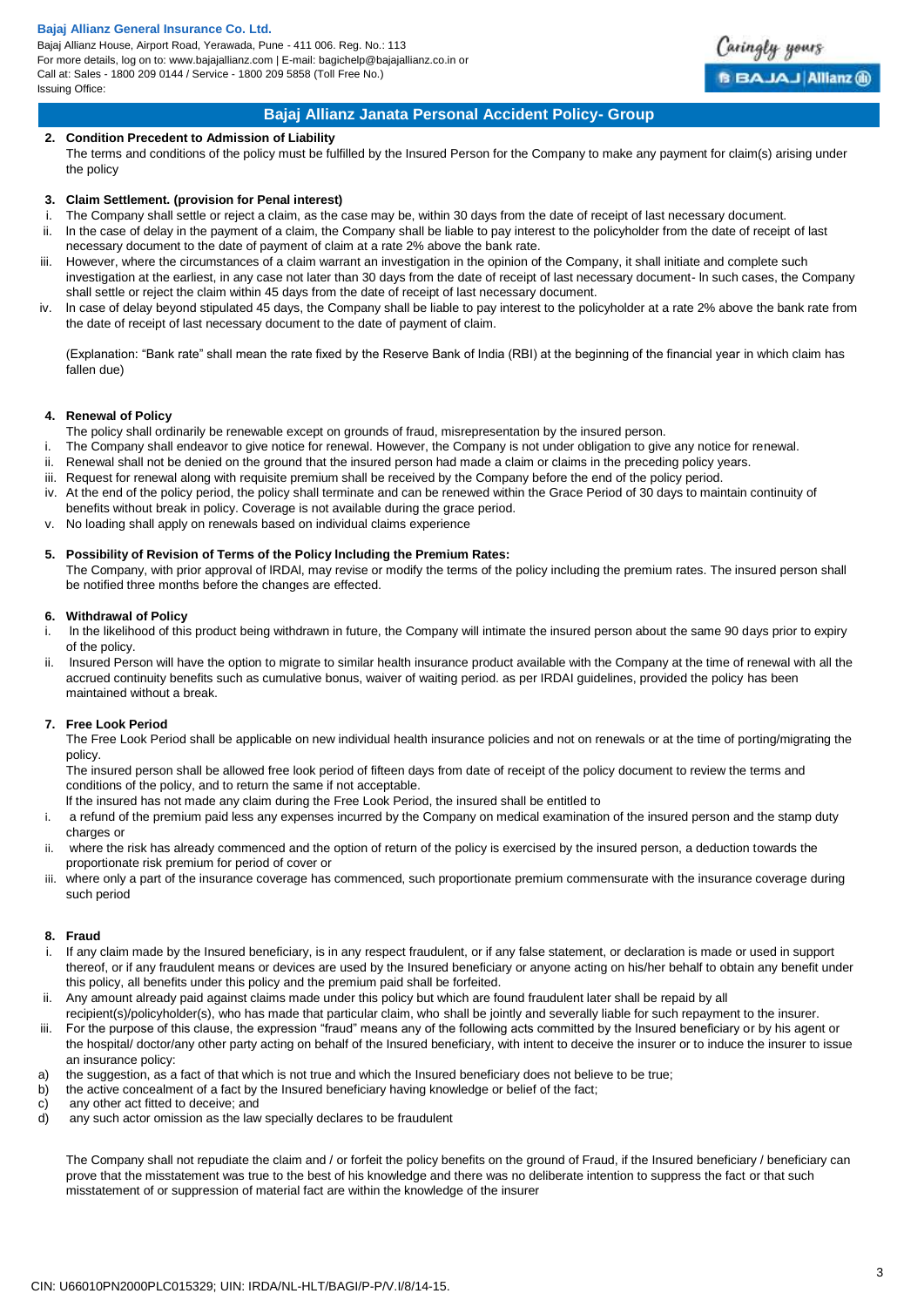Bajaj Allianz House, Airport Road, Yerawada, Pune - 411 006. Reg. No.: 113 For more details, log on to: www.bajajallianz.com | E-mail: bagichelp@bajajallianz.co.in or Call at: Sales - 1800 209 0144 / Service - 1800 209 5858 (Toll Free No.) Issuing Office:



# **Bajaj Allianz Janata Personal Accident Policy- Group**

## **9. Multiple Policies**

- i. ln case of multiple policies taken by an insured person during a period from one or more insurers to indemnify treatment costs, the insured person shall have the right to require a settlement of his/her claim in terms of any of his/her policies. ln all such cases the insurer chosen by the insured person shall be obliged to settle the claim as long as the claim is within the limits of and according to the terms of the chosen policy.
- ii. lnsured person having multiple policies shall also have the right to prefer claims under this policy for the amounts disallowed under any other policy / policies even if the sum insured is not exhausted. Then the insurer shall independently settle the claim subject to the terms and conditions of this policy.
- iii. lf the amount to be claimed exceeds the sum insured under a single policy, the insured person shall have the right to choose insurer from whom he/ she wants to claim the balance amount.
- iv. Where an insured person has policies from more than one insurer to cover the same risk on indemnity basis, the insured person shall only be indemnified the treatment costs in accordance with the terms and conditions of the chosen policy.

#### **10. Moratorium Period:**

After completion of eight continuous years under this policy no look back would be applied. This period of eight years is called as moratorium period.

The moratorium would be applicable for the sums insured of the first policy and subsequently completion of eight continuous years would be applicable from date of enhancement of sums insured only on the enhanced limits. After the expiry of Moratorium Period no claim under this policy shall be contestable except for proven fraud and permanent exclusions specified in the policy contract. The policies would however be subject to all limits, sub limits, co-payments, deductibles as per the policy contract

#### **11. Migration**

The Insured beneficiary will have the option to migrate the policy to other health insurance products/plans offered by the company by applying for migration of the policy atleast 30 days before the policy renewal date as per IRDAI guidelines on Migration. If such person is presently covered and has been continuously covered without any lapses under any health insurance product/plan offered by the company, the Insured beneficiary will get the accrued continuity benefits in waiting periods as per IRDAI guidelines on migration. For Detailed Guidelines on migration, kindly refer the link [https://www.irdai.gov.in/ADMINCMS/cms/Circulars\\_List.aspx?mid=3.2.3](https://www.irdai.gov.in/ADMINCMS/cms/Circulars_List.aspx?mid=3.2.3)

#### **12. Portability**

The Insured beneficiary will have the option to port the policy to other insurers by applying to such insurer to port the entire policy along with all the members of the family, if any, at least 45 days before, but not earlier than 60 days from the policy renewal date as per IRDAI guidelines related to portability. If such person is presently covered and has been continuously covered without any lapses under any health insurance policy with an Indian General/Health insurer, the proposed

Insured beneficiary will get the accrued continuity benefits in waiting periods as per IRDAI guidelines on portability.

For Detailed Guidelines on portability, kindly refer the link [https://www.irdai.gov.in/ADMINCMS/cms/Circulars\\_List.aspx?mid=3.2.3](https://www.irdai.gov.in/ADMINCMS/cms/Circulars_List.aspx?mid=3.2.3)

#### **13. Complete Discharge**

Any payment to the policyholder, insured person or his/ her nominees or his/ her legal representative or assignee or to the Hospital, as the case may be, for any benefit under the policy shall be a valid discharge towards payment of claim by the Company to the extent of that amount for the particular claim.

#### **14. Cancellation**

This Policy may be cancelled by the Insured at any time by giving written notice to the Company. Provided there has been no Claim under this Policy, the Company will refund premium according to the Company's short- period scale.

| <b>Period on Risk</b> | % of Annual Premium Refunded |
|-----------------------|------------------------------|
| Up to 1 month         | 25% of Annual Rate           |
| Up to 3 months        | 50% of Annual Rate           |
| Up to 6 months        | 75% of Annual Rate           |
| Exceeding 6 Months    | 100% of Annual Rate          |

This insurance may also be cancelled by or on behalf of the Company by giving the Insured at least 15 days written notice to the address stated in the Schedule. The Company will retain premium on a pro-rata basis.

Under normal circumstances, Policy will not be cancelled except for reasons of mis-representation, fraud, nondisclosure of material facts or noncooperation of the Insured.

## **A. Cancelled by the Company**

This insurance may also be cancelled by or on behalf of the Company by giving the Insured at least 15 days written notice to the address stated in the Schedule and the Company shall refund a pro-rata premium for the unexpired Policy Period.

Under normal circumstances, Policy will not be cancelled except for reasons of mis-representation, fraud, nondisclosure of material facts or noncooperation of the Insured.

#### **15. Nomination**

The policyholder is required at the inception of the policy to make a nomination for the purpose of payment of claims under the policy in the event of death of the policyholder. Any change of nomination shall be communicated to the company in writing and such change shall be effective only when an endorsement on the policy is made. ln the event of death of the policyholder, the Company will pay the nominee {as named in the Policy Schedule/Policy Certificate/Endorsement (if any) and in case there is no subsisting nominee, to the legal heirs or legal representatives of the policyholder whose discharge shall be treated as full and final discharge of its liability under the policy.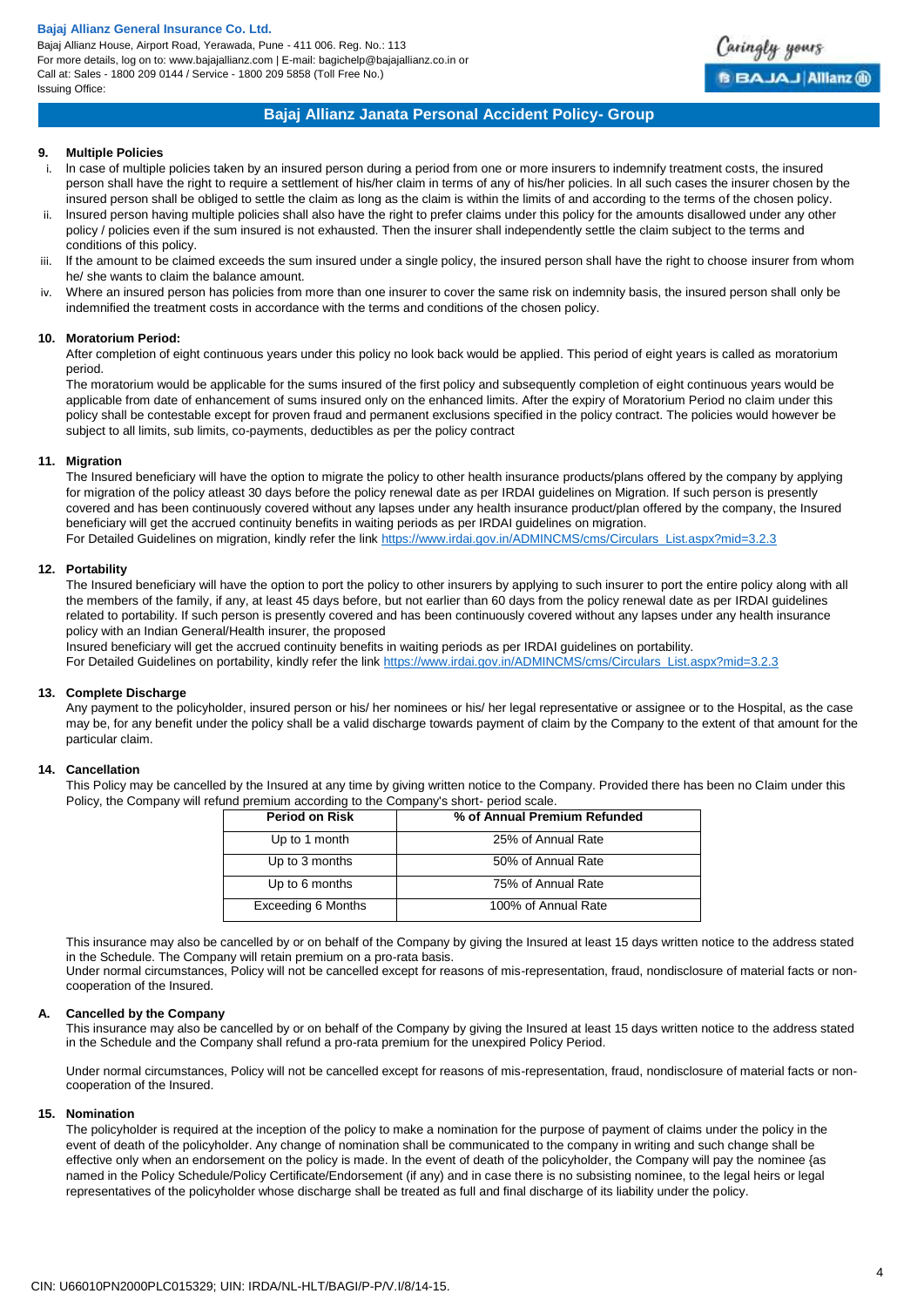Bajaj Allianz House, Airport Road, Yerawada, Pune - 411 006. Reg. No.: 113 For more details, log on to: www.bajajallianz.com | E-mail: bagichelp@bajajallianz.co.in or Call at: Sales - 1800 209 0144 / Service - 1800 209 5858 (Toll Free No.) Issuing Office:



# **Bajaj Allianz Janata Personal Accident Policy- Group**

# **16. Redressal of Grievance**

The company has always been known as a forward-looking customer centric organization. It takes immense pride in its approach of "Caringly Yours". To provide you with top-notch service on all fronts, the company has provided with multiple platforms via which you can always reach out to us at below mentioned touch points

- 1. Our toll-free number 1-800-209- 5858 or 020-30305858, say Say "Hi" on WhatsApp on +91 7507245858
- 2. Branches for resolution of your grievances / complaints, the Branch details can be found on our website
- [www.bajajallianz.com/branch-locator.html](http://www.bajajallianz.com/branch-locator.html) 3. Register your grievances / complaints on our website
- 
- [www.bajajallianz.com/about-us/customer-service.html](http://www.bajajallianz.com/about-us/customer-service.html)
- 4. E-mail
- a) Level 1: Write to [bagichelp@bajajallianz.co.in](mailto:bagichelp@bajajallianz.co.in) and for senior citizens to [seniorcitizen@bajajallianz.co.in](mailto:seniorcitizen@bajajallianz.co.in)
- b) Level 2: In case you are not satisfied with the response given to you at Level 1 you may write to our Grievance Redressal Officer at [ggro@bajajallianz.co.in](mailto:ggro@bajajallianz.co.in)
- c) Level 3: If in case, your grievance is still not resolved, and you wish to talk to our care specialist, please give a missed call on +91 80809 45060 OR SMS To 575758 and our care specialist will call you back
- 5. If you are still not satisfied with the decision of the Insurance Company, you may approach the Insurance Ombudsman, established by the Central Government for redressal of grievance. Detailed process along with list of Ombudsman offices are available at [www.cioins.co.in/ombudsman.html](http://www.cioins.co.in/ombudsman.html)

The contact details of the Ombudsman offices are mentioned in **Annexure I:**

# **SECTION E) CONDITIONS – SPECIFIC TERMS AND CLAUSES**

# **17. Insured**

Only those persons named as the insured in the Schedule shall be covered under this Policy. Cover under this Policy shall be withdrawn from any insured member upon such insured member giving 14 days written notice to be received by Us.

#### **18. Communication**

Any communication meant for Us must be in writing and be delivered to Our address shown in the Schedule. Any communication meant for You will be sent by Us to Your address shown in the Schedule.

#### **19. Paying a claim**

- Insured agree that the Company need only make payment when Insured or someone claiming on
- Insured's behalf has provided the Company with necessary documentation and information.
- ii. The Company will make payment to Insured or Insured's Nominee. If there is no Nominee and Insured is incapacitated or deceased, The Company will pay Insured's heir, executor or validly appointed legal representative and any payment The Company makes in this way will be a complete and final discharge of The Company's liability to make payment.
- iii. On receipt of all the documents and on being satisfied with regard to the admissibility of the claim as per policy terms and conditions, The Company shall offer within a period of 30 days a settlement of the claim to the Insured. Upon acceptance of an offer of settlement by the Insured, the payment of the amount due shall be made within 7 days from the date of acceptance of the offer by the Insured. In the cases of delay in the payment, The Company shall be liable to pay interest at a rate which is 2% above the bank rate prevalent at the beginning of the financial year in which the claim is reviewed by it.
- iv. If The Company for any reasons decides to reject the claim under the policy the reasons regarding the rejection shall be communicated to Insured in writing within 30 days of the receipt of documents. Insured may take recourse to the Grievance Redressal procedure stated in the document.

# **20. Group Discount**

The applicable group discount is as under: -

| <b>No. of Persons</b> | Discount (%) |
|-----------------------|--------------|
| 101-1,000             | 5.0          |
| 1,001-10,000          | 7.5          |
| 10,001-50,000         | 10.0         |
| 50,001-1,00,000       | 12.5         |
| 1,00,001 - 2,00,000   | 15.0         |
| 2,00,001 - 5,00,000   | 20.0         |
| 5,00,001-10,00,000    | 25.0         |
| Above 10 lacs         | 30.0         |

Group insurance policy should be issued only in respect of the named Groups with a minimum size of 20 members.

For the purpose of availing of Group Discount and other benefits the proposed "Group" should fall clearly under any one of the following categories:

- Employer-employee relationship including dependents of the employee.
- Pre identified segments/groups where the premium is to be paid by the State/Central Governments.
- Members of a registered co-operative society.
- Members of Registered Service Clubs.
- Holders 'of credit cards of Banks/Diners/Master/Visa.
- Holders of Deposit Certificates issued by Banks/NBFC's.
- Shareholders of Banks I Public Limited Companies.
- No Group Discount can be offered on the 'anticipated group size. Group Discount is to be considered and worked out only on the actual number of members registered in the 'Group' at the time of taking out the policy.

Under no circumstances claims under such policies can be paid to anyone other than the individual insured.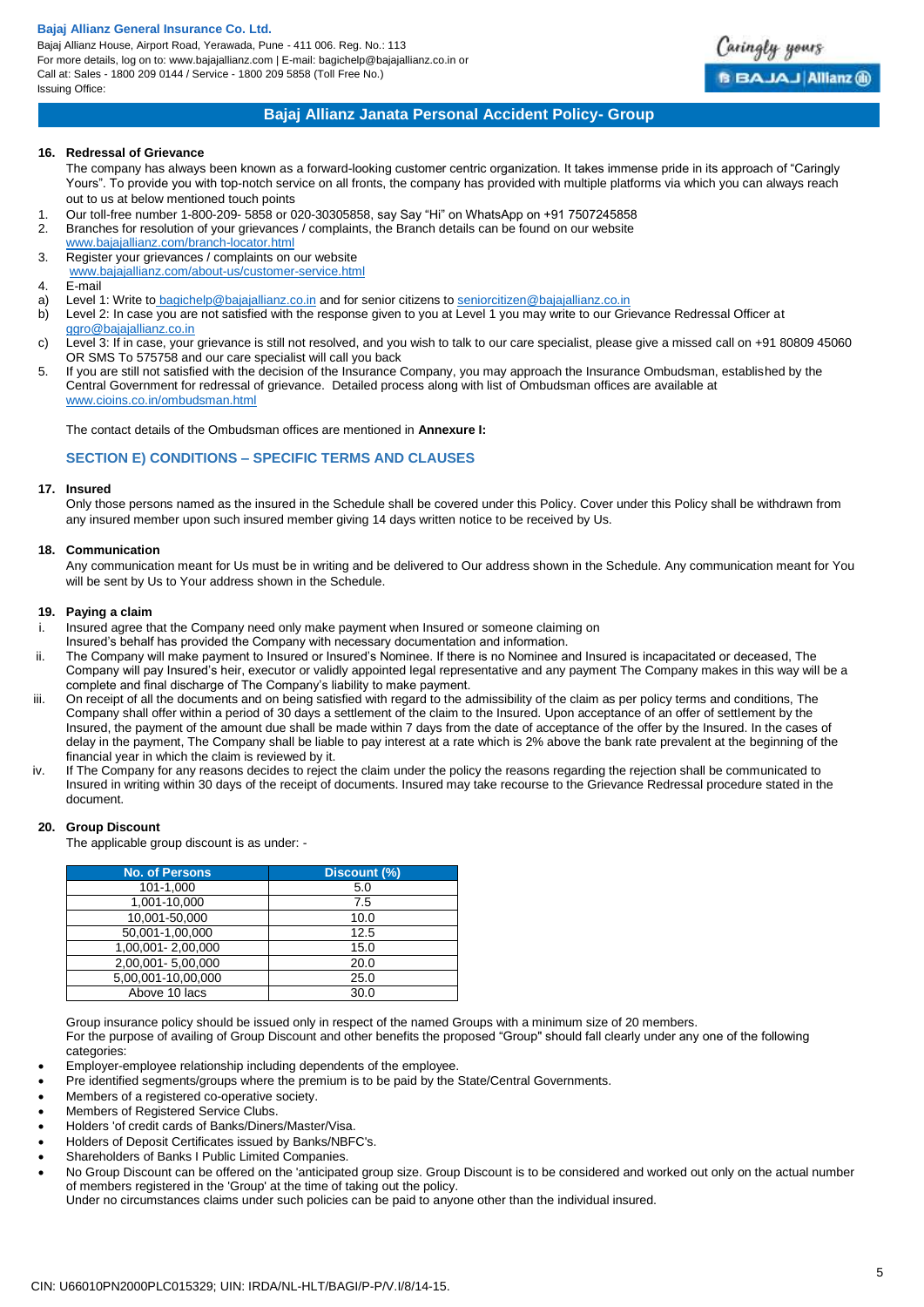Bajaj Allianz House, Airport Road, Yerawada, Pune - 411 006. Reg. No.: 113 For more details, log on to: www.bajajallianz.com | E-mail: bagichelp@bajajallianz.co.in or Call at: Sales - 1800 209 0144 / Service - 1800 209 5858 (Toll Free No.) Issuing Office:



# **Bajaj Allianz Janata Personal Accident Policy- Group**

# **21. Policy Changes**

No change can be made to this Policy unless we have approved it, and confirmed our approval by endorsing the schedule. No one is authorized to make or confirm any change on our behalf.

#### **22. Sum Insured Enhancement:**

The Insured member can apply for enhancement of Sum Insured at the time of renewal.

# **23. Territorial Limits**

We cover Accidental Bodily Injury sustained during the Policy Period anywhere in the world (subject to the travel and other restrictions that the Indian Government may impose), but we will only make payment within India and in Indian Rupees.

# **24. Arbitration**

- a. Any disputes or differences under or concerning this Policy, including its meaning or the amount to be paid for a claim, are to be referred to arbitration under the Arbitration & Conciliation Act 1996. The law of the arbitration will be Indian law, and the seat of the arbitration and venue for all hearings shall be within India.
- b. It is a condition precedent to any right of action or suit on this Policy that an arbitral award has first been obtained.
- c. If these arbitration provisions are held to be invalid, then all such disputes or differences shall be referred to the exclusive jurisdiction of the Indian Courts.

# **25. Applicable Law**

Indian law governs this Policy and the relationship between us. The section headings we have used are for ease of reference rather than for any interpretative purpose.

# **SECTION E) CONDITIONS – OTHER TERMS AND CLAUSES**

# **26. Making a Claim**

- If the Insured's meets with any Accidental Bodily Injury that may result in a claim, then as a condition precedent to our liability:
- **i.** Insured or someone claiming on Insured's behalf must inform us in writing immediately and in any event within 30 days.
- **ii.** Insured must immediately consult a Doctor/ Medical Practitioner and follow the advice and treatment that he recommends.
- **iii.** Insured must take reasonable steps to lessen the consequences of Insured's Bodily Injury.
- **iv.** At Company's cost, Insured must have himself/herself examined by Company's medical advisors, if the Company ask for this, and as often as the Company considers this to be necessary.
- **v.** Insured or someone claiming on Insured's behalf must promptly give Company the documentation and other information the Company ask for to investigate the claim or Company's obligation to make payment for it.
- **vi.** In event of Insured's death, someone claiming on Insured's behalf must inform the Company in writing immediately and send Us a copy of the post mortem report (if any) within 30 days.

\*Note: Waiver of conditions (i) and (vi) may be considered in extreme cases of hardship where it is proved to Company's satisfaction that under the circumstances in which Insureds were placed, it was not possible for the Insured or any other person to give notice or file claim within the prescribed time limit.

# **List of Claim documents:**

# **a) Death**

- Duly Completed Personal Accident Claim Form signed by Nominee.
- Copy of address proof (Ration card or electricity bill copy).
- Photo identity proof
- Attested copy of Death Certificate.
- Burial Certificate (wherever applicable).
- Attested copy of Statement of Witness, if any lodged with police authorities.
- Attested copy of FIR / Panchanama / Inquest Panchanama.
- Attested copy of Post Mortem Report (only if conducted).
- Attested copy of Viscera report if any (Only if Post Mortem is conducted).
- Claim form with NEFT details & cancelled cheque duly signed by Insured
- Original Policy copy

# **b) Permanent Total Disablement / Total Irrecoverable loss of sight in one eye or loss of use of one hand or foot:**

- Duly Completed Personal Accident Claim Form signed by insured.
- Attested copy of disability certificate from concerned government medical authority
- Attested copy of FIR
- Photograph of the claimant before and after injury supporting to disablement.
- All X-Ray / Medical Reports/ Investigation reports and films supporting to disablement.
- Claim form with NEFT details & cancelled cheque duly signed by Insured Original Policy copy.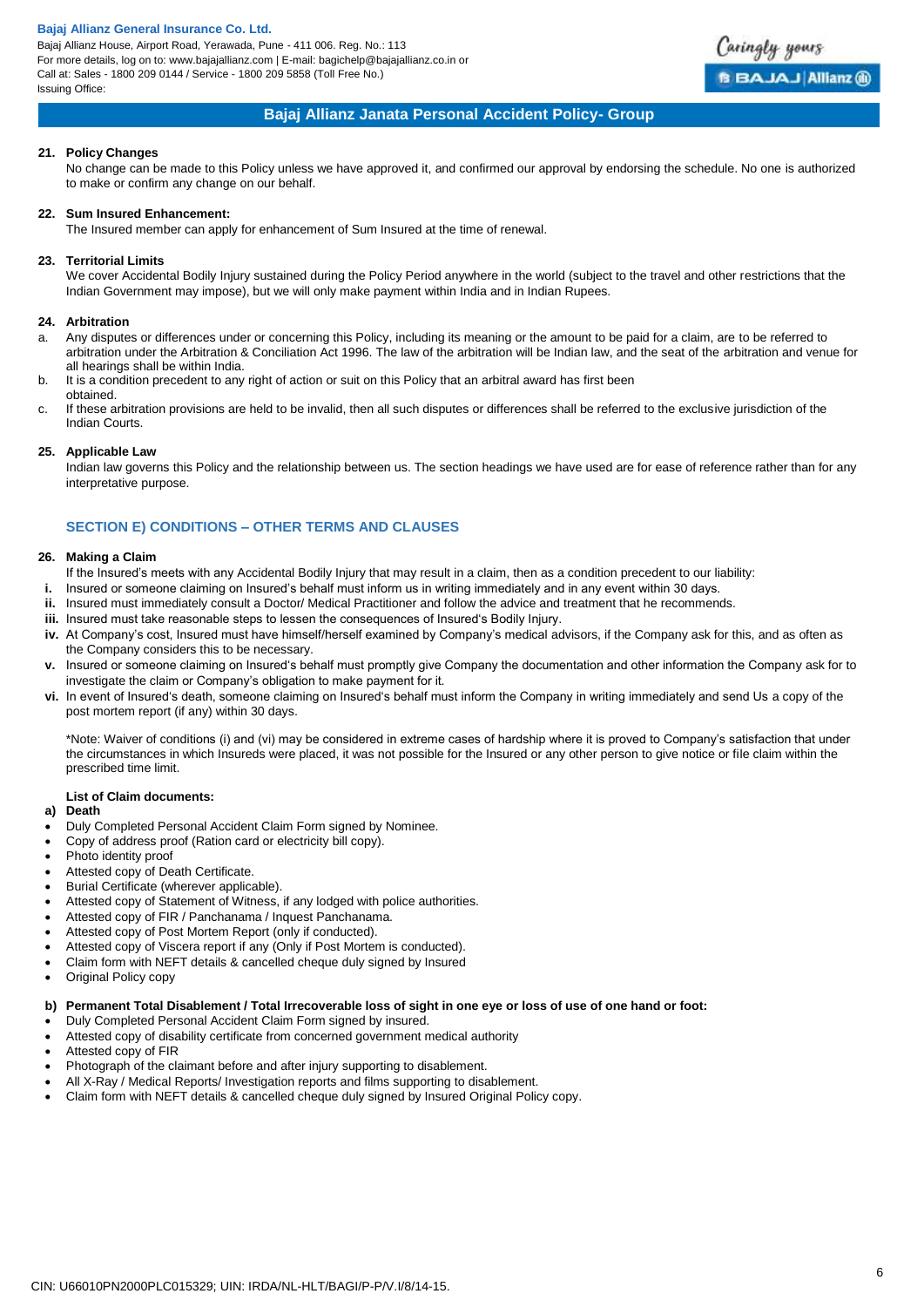Bajaj Allianz House, Airport Road, Yerawada, Pune - 411 006. Reg. No.: 113 For more details, log on to: www.bajajallianz.com | E-mail: bagichelp@bajajallianz.co.in or Call at: Sales - 1800 209 0144 / Service - 1800 209 5858 (Toll Free No.) Issuing Office:



**Bajaj Allianz Janata Personal Accident Policy- Group**

### **Annexure I**

## **Contact details of the Ombudsman offices**

| <b>Office Details</b>                                                                                                                                                                                                                                                                             | <b>Jurisdiction of Office</b><br><b>Union Territory, District)</b>                                                                                           |
|---------------------------------------------------------------------------------------------------------------------------------------------------------------------------------------------------------------------------------------------------------------------------------------------------|--------------------------------------------------------------------------------------------------------------------------------------------------------------|
| <b>AHMEDABAD -</b><br>Insurance Ombudsman<br>Office of the Insurance Ombudsman,<br>Jeevan Prakash Building, 6th floor,<br>Tilak Marg, Relief Road,<br>AHMEDABAD - 380 001.<br>Tel.: 079 - 25501201/02/05/06<br>Email: bimalokpal.ahmedabad@cioins.co.in                                           | Gujarat, Dadra & Nagar Haveli, Daman and Diu                                                                                                                 |
| <b>BENGALURU -</b><br>Insurance Ombudsman<br>Office of the Insurance Ombudsman,<br>Jeevan Soudha Building, PID No. 57-27-N-19<br>Ground Floor, 19/19, 24th Main Road,<br>JP Nagar, Ist Phase, Bengaluru - 560 078.<br>Tel.: 080 - 26652048 / 26652049<br>Email: bimalokpal.bengaluru@cioins.co.in | Karnataka.                                                                                                                                                   |
| <b>BHOPAL -</b><br>Insurance Ombudsman<br>Office of the Insurance Ombudsman,<br>Janak Vihar Complex, 2nd Floor,<br>6, Malviya Nagar, Opp. Airtel Office,<br>Near New Market, Bhopal - 462 003.<br>Tel.: 0755 - 2769201 / 2769202<br>Email: bimalokpal.bhopal@cioins.co.in                         | Madhya Pradesh<br>Chattisgarh.                                                                                                                               |
| <b>BHUBANESHWAR-</b><br>Insurance Ombudsman<br>Office of the Insurance Ombudsman,<br>62, Forest park,<br>Bhubaneswar - 751 009.<br>Tel.: 0674 - 2596461 /2596455<br>Email: bimalokpal.bhubaneswar@cioins.co.in                                                                                    | Orissa.                                                                                                                                                      |
| <b>CHANDIGARH -</b><br>Insurance Ombudsman<br>Office of the Insurance Ombudsman,<br>S.C.O. No. 101, 102 & 103, 2nd Floor,<br>Batra Building, Sector 17 - D,<br>Chandigarh - 160 017.<br>Tel.: 0172 - 2706196 / 2706468<br>Email: bimalokpal.chandigarh@cioins.co.in                               | Punjab, Haryana (excluding Gurugram, Faridabad, Sonepat and<br>Bahadurgarh), Himachal Pradesh, Union Territories of Jammu &<br>Kashmir, Ladakh & Chandigarh. |
| <b>CHENNAI -</b><br>Insurance Ombudsman<br>Office of the Insurance Ombudsman,<br>Fatima Akhtar Court, 4th Floor, 453,<br>Anna Salai, Teynampet,<br>CHENNAI - 600 018.<br>Tel.: 044 - 24333668 / 24335284<br>Email: bimalokpal.chennai@cioins.co.in                                                | Tamil Nadu, PuducherryTown and Karaikal (which are part of Puducherry)                                                                                       |
| DELHI-<br>Insurance Ombudsman<br>Office of the Insurance Ombudsman,<br>2/2 A, Universal Insurance Building,<br>Asaf Ali Road,<br>New Delhi - 110 002.                                                                                                                                             | Delhi & following Districts of Haryana - Gurugram, Faridabad, Sonepat &<br>Bahadurgarh.                                                                      |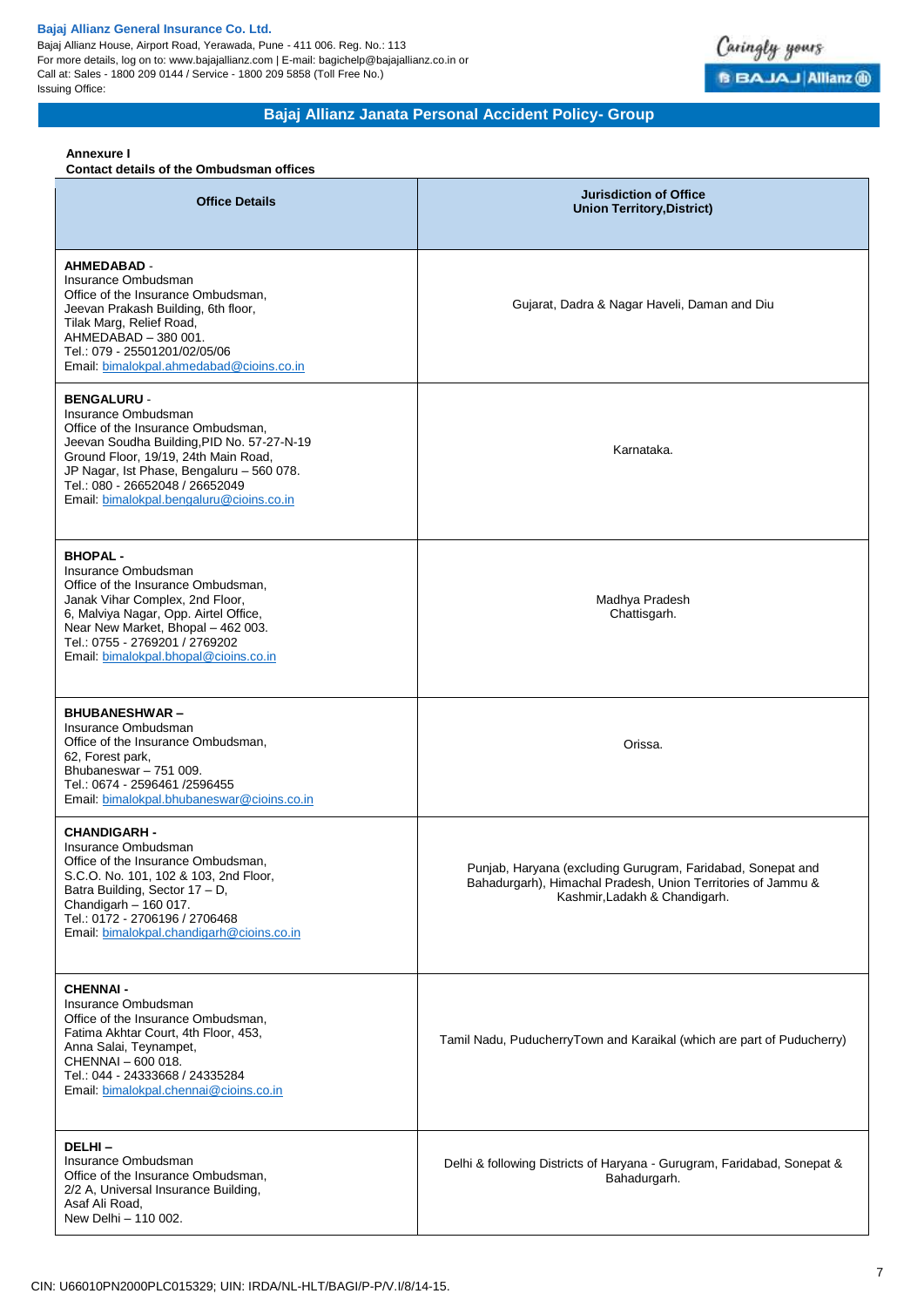Bajaj Allianz House, Airport Road, Yerawada, Pune - 411 006. Reg. No.: 113 For more details, log on to: www.bajajallianz.com | E-mail: bagichelp@bajajallianz.co.in or Call at: Sales - 1800 209 0144 / Service - 1800 209 5858 (Toll Free No.) Issuing Office:



**Bajaj Allianz Janata Personal Accident Policy- Group**

| <b>Office Details</b>                                                                                                                                                                                                                                                             | <b>Jurisdiction of Office</b><br><b>Union Territory, District)</b>                                                                                                                                                                                                                                                                                                                                                                                                                          |
|-----------------------------------------------------------------------------------------------------------------------------------------------------------------------------------------------------------------------------------------------------------------------------------|---------------------------------------------------------------------------------------------------------------------------------------------------------------------------------------------------------------------------------------------------------------------------------------------------------------------------------------------------------------------------------------------------------------------------------------------------------------------------------------------|
| Tel.: 011 - 23232481/23213504<br>Email. bimalokpal.delhi@cioins.co.in                                                                                                                                                                                                             |                                                                                                                                                                                                                                                                                                                                                                                                                                                                                             |
| <b>GUWAHATI -</b><br>Insurance Ombudsman<br>Office of the Insurance Ombudsman,<br>Jeevan Nivesh, 5th Floor,<br>Nr. Panbazar over bridge, S.S. Road,<br>Guwahati - 781001(ASSAM).<br>Tel.: 0361 - 2632204 / 2602205<br>Email: bimalokpal.guwahati@cioins.co.in                     | Assam, Meghalaya, Manipur, Mizoram, Arunachal Pradesh, Nagaland and<br>Tripura.                                                                                                                                                                                                                                                                                                                                                                                                             |
| <b>HYDERABAD -</b><br>Insurance Ombudsman<br>Office of the Insurance Ombudsman,<br>6-2-46, 1st floor, "Moin Court",<br>Lane Opp. Saleem Function Palace,<br>A. C. Guards, Lakdi-Ka-Pool, Hyderabad - 500 004.<br>Tel.: 040 - 23312122<br>Email: bimalokpal.hyderabad@cioins.co.in | Andhra Pradesh, Telangana, Yanam and part of Union Territory of<br>Puducherry.                                                                                                                                                                                                                                                                                                                                                                                                              |
| <b>JAIPUR -</b><br>Insurance Ombudsman<br>Office of the Insurance Ombudsman,<br>Jeevan Nidhi - Il Bldg., Gr. Floor,<br>Bhawani Singh Marg,<br>Jaipur - 302 005.<br>Tel.: 0141 - 2740363<br>Email: bimalokpal.jaipur@cioins.co.in                                                  | Rajasthan.                                                                                                                                                                                                                                                                                                                                                                                                                                                                                  |
| <b>ERNAKULAM-</b><br>Insurance Ombudsman<br>Office of the Insurance Ombudsman,<br>2nd Floor, Pulinat Bldg.,<br>Opp. Cochin Shipyard, M. G. Road,<br>Ernakulam - 682 015.<br>Tel.: 0484 - 2358759 / 2359338<br>Email: bimalokpal.ernakulam@cioins.co.in                            | Kerala, Lakshadweep, Mahe-a part of Union Territory of Puducherry.                                                                                                                                                                                                                                                                                                                                                                                                                          |
| KOLKATA -<br>Insurance Ombudsman<br>Office of the Insurance Ombudsman,<br>Hindustan Bldg. Annexe, 4th Floor,<br>4, C.R. Avenue,<br>KOLKATA - 700 072.<br>Tel.: 033 - 22124339 / 22124340<br>Email: bimalokpal.kolkata@cioins.co.in                                                | West Bengal, Sikkim, Andaman & Nicobar Islands.                                                                                                                                                                                                                                                                                                                                                                                                                                             |
| <b>LUCKNOW-</b><br>Insurance Ombudsman<br>Office of the Insurance Ombudsman,<br>6th Floor, Jeevan Bhawan, Phase-II,<br>Nawal Kishore Road, Hazratganj,<br>Lucknow - 226 001.<br>Tel.: 0522 - 2231330 / 2231331<br>Email: bimalokpal.lucknow@cioins.co.in                          | Districts of Uttar Pradesh: Lalitpur, Jhansi, Mahoba, Hamirpur, Banda,<br>Chitrakoot, Allahabad, Mirzapur, Sonbhabdra, Fatehpur, Pratapgarh,<br>Jaunpur, Varanasi, Gazipur, Jalaun, Kanpur, Lucknow, Unnao, Sitapur,<br>Lakhimpur, Bahraich, Barabanki, Raebareli, Sravasti, Gonda, Faizabad,<br>Amethi, Kaushambi, Balrampur, Basti, Ambedkarnagar, Sultanpur,<br>Maharajgang, Santkabirnagar, Azamgarh, Kushinagar, Gorkhpur, Deoria,<br>Mau, Ghazipur, Chandauli, Ballia, Sidharathnagar |
| <b>MUMBAI-</b><br>Insurance Ombudsman<br>Office of the Insurance Ombudsman,<br>3rd Floor, Jeevan Seva Annexe,<br>S. V. Road, Santacruz (W),<br>Mumbai - 400 054.                                                                                                                  | Goa, Mumbai Metropolitan Region (excluding Navi Mumbai & Thane).                                                                                                                                                                                                                                                                                                                                                                                                                            |